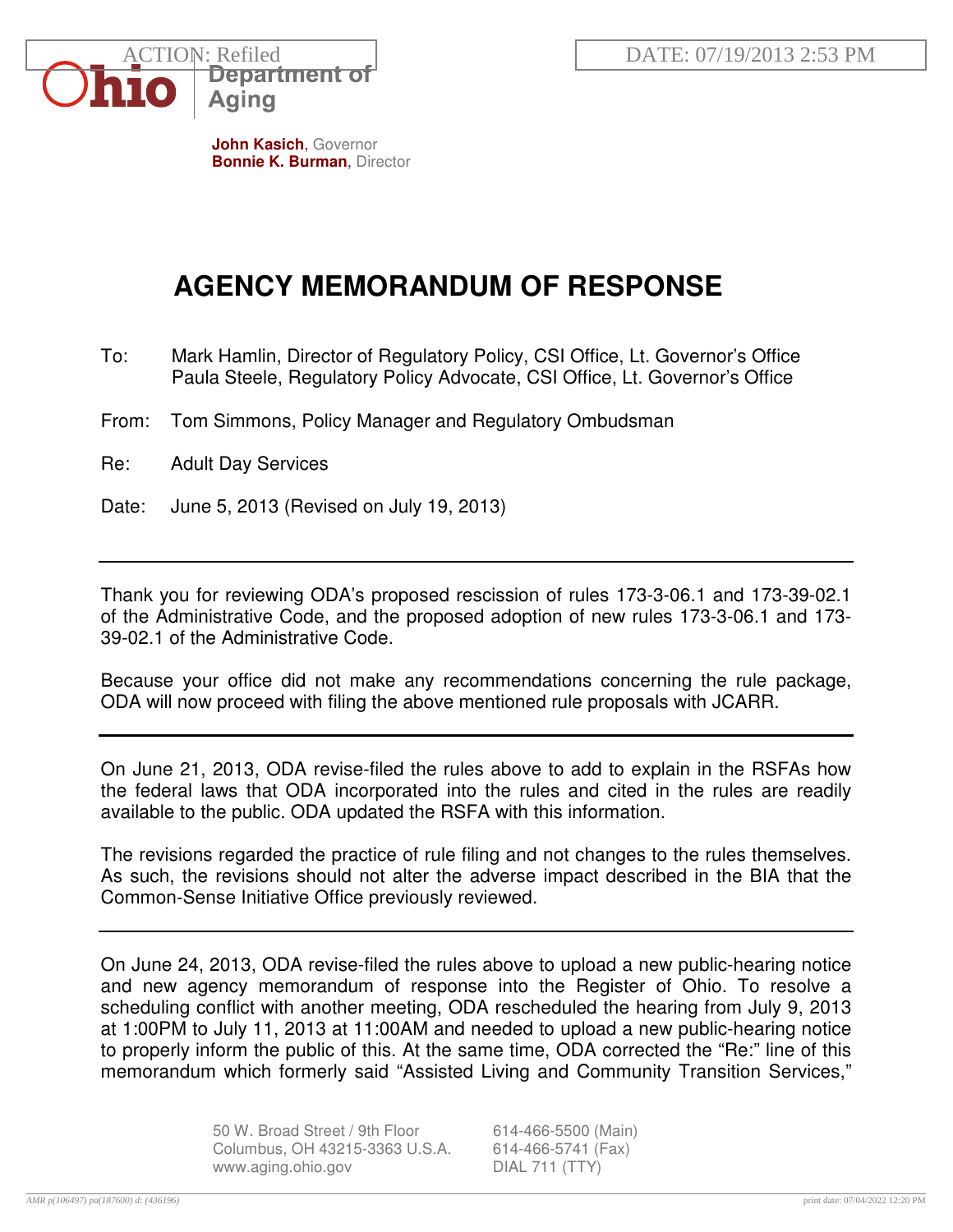but now correctly says "Adult Day Services." ODA also updated the RSFA with this information.

The revisions regarded the practice of rule filing and not changes to the rules themselves. As such, the revisions should not alter the adverse impact described in the BIA that the Common-Sense Initiative Office previously reviewed.

On June 25, 2013, ODA revise-filed the rules above to upload into the Register of Ohio a new public-hearing notice that listed the programs affected by the rule proposals and that no longer listed the previously-scheduled hearing date. ODA also uploaded a revised version of this memorandum that explains the revisions made on each date.

The revisions regarded the practice of rule filing and not changes to the rules themselves. As such, the revisions should not alter the adverse impact described in the BIA that the Common-Sense Initiative Office previously reviewed.

On July 10, 2013, ODA revise-filed the new rules above to make numerous revisions to the wording of the rule. All of the revisions are listed in detail in items #11 on the RSFAs for new rules 173-3-06.1 and 173-39-02.1 of the Administrative Code. None of the revisions change the policy in the rule, just the choice of words that ODA uses to express the policy. Therefore, the revisions should not alter the adverse impact described in the BIA that the Common-Sense Initiative Office previously reviewed.

On July 19, 2013, ODA refiled the rule to more clearly limit the nurse staffing-level requirement in paragraph (B)(3)(c) of the rule to the enhanced and extensive levels of ADS. At ODA's public hearing on July 11, 2013, Mike Turner of Athens County and Deborah Ruffin of Choices Adult Day Center raised concern that the current and proposed new versions of rule 173-3-06.1 of the Administrative Code clearly indicate that there is a basic level of ADS that the rule regulates. However, all of the requirements in the rule apply to every ADS provider, even if the provider only furnishes basic ADS but not enhanced ADS or intensive ADS. One area of particular concern was staffing ratios.

Basic ADS does not require an every-day, throughout-the-day frequency of tasks that fall within a nurse's scope of practice. Presently, ADS providers who only furnish only basic ADS do not believe that the rule requires them to have a nurse on duty any time a consumer is present because the tasks that fall within the nurse's scope of practice are not frequently necessary. However, they have asked for stronger language to reinforce this point of view.

In response to the comments of Mr. Turner and Ms. Ruffin, ODA is amending paragraph (B)(3)(c) of the rule to limit the requirement for a nurse to be present any time a consumer is present to a requirement to have a nurse present any time a consumer who receives enhanced ADS or intensive ADS is present. To accomplish this, ODA will delete "when a